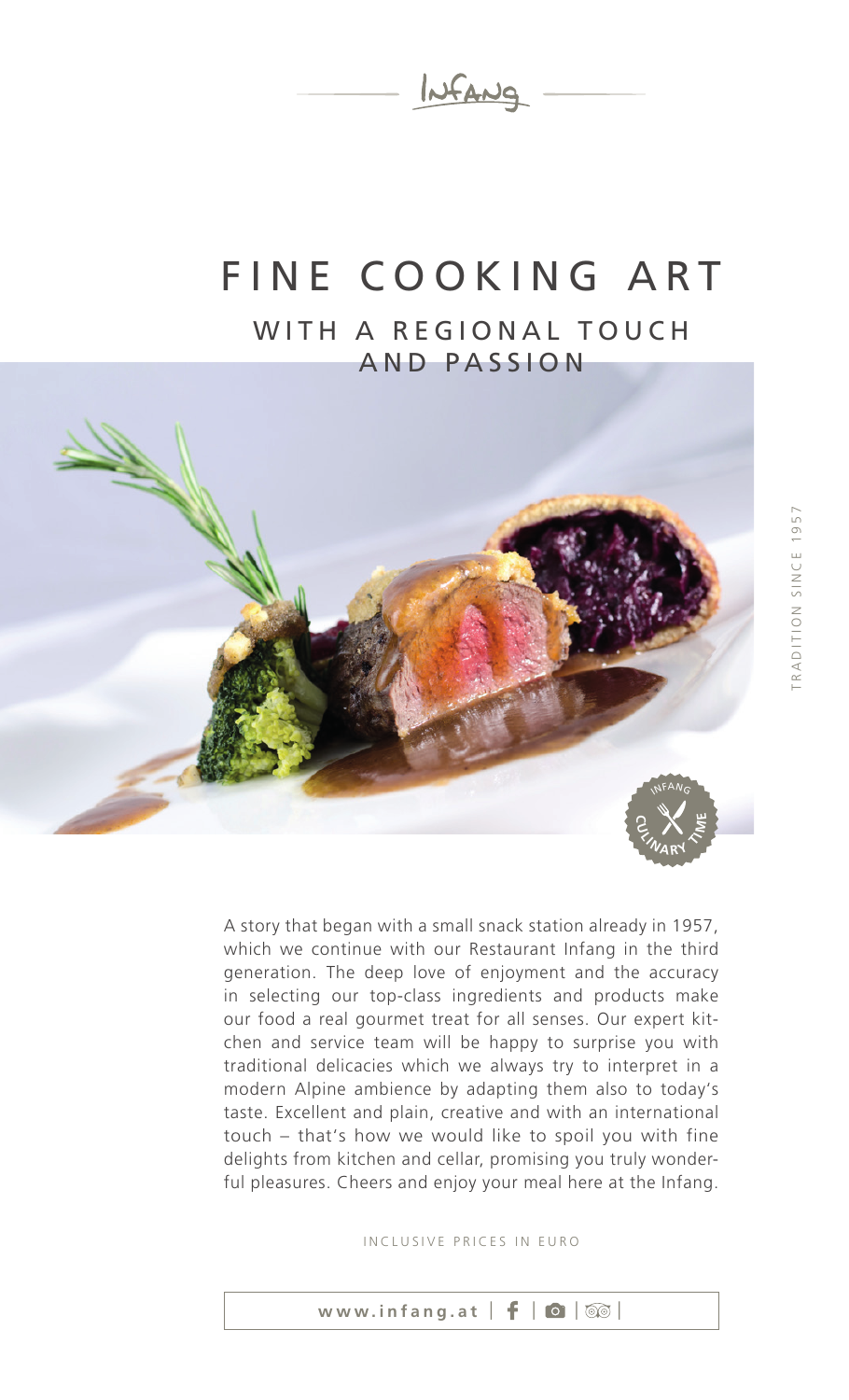INFANG

#### WE NOT ONLY TALK A B OUT REGION ALITY, WE TRULY LIVE IT!



**EGGS** FAM. BRUGGER, Gries / Längenfeld

BREAD BÄCKEREI FIEGL, Huben / Längenfeld

FISH FAM. MRAK, Längenfeld

M E AT FROM AUSTRIA DER GRISSEMANN & FIRMA HUBER

FRUIT & VEGETABLES FRISCHDIENST KOFLER, Landeck





WINE WEINKELLEREI MERANER

**CHEESE** NEURAUTER FRISCH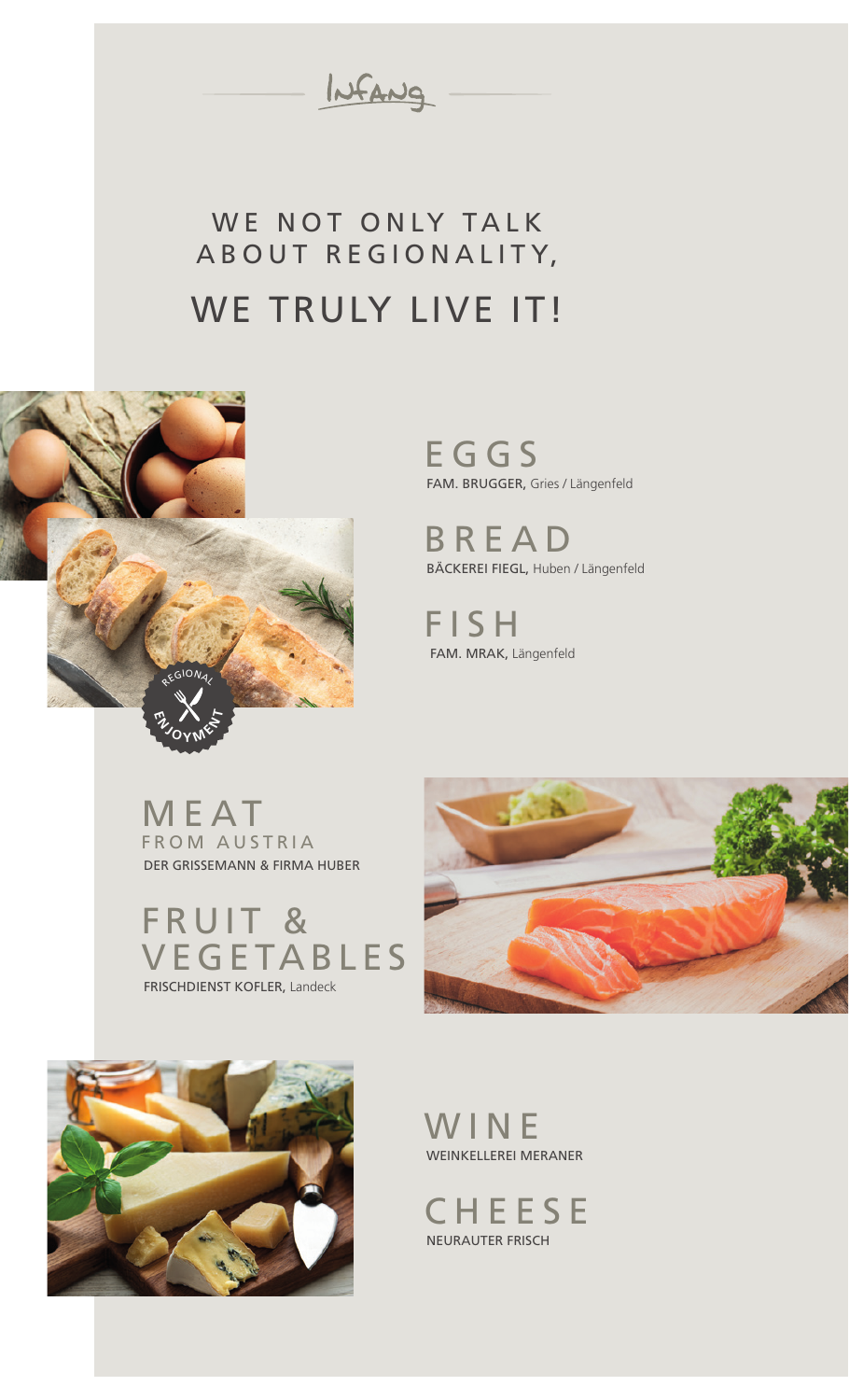INFANG

## **STARTERS**

| Carpaccio<br>of venison refined with basil pesto and<br>freshly grated parmesan cheese and stone pine salt         | 17 20 |
|--------------------------------------------------------------------------------------------------------------------|-------|
| Infang tomato bruschetta<br>with buffalo burrata, caramelized shallots,<br>Parma ham and marinated cherry tomatoes | 16.20 |
| <b>Beef tartare</b><br>of beef fillet served with quail's egg, capers,<br>butter and toasted triangles             |       |

*Would you like a glass of matching wine? For our Starters we recommend* 

*Chardonnay Weingut Stadt Krems, Lower Austria*



# SOUPS

| Tasty beef broth<br>with herb pancake strips or fried cheese dumpling | 6.30 |
|-----------------------------------------------------------------------|------|
| Cream of garlic soup<br>with herb croutons                            |      |
| Foam soup of chili<br>with pan-roast king prawn                       |      |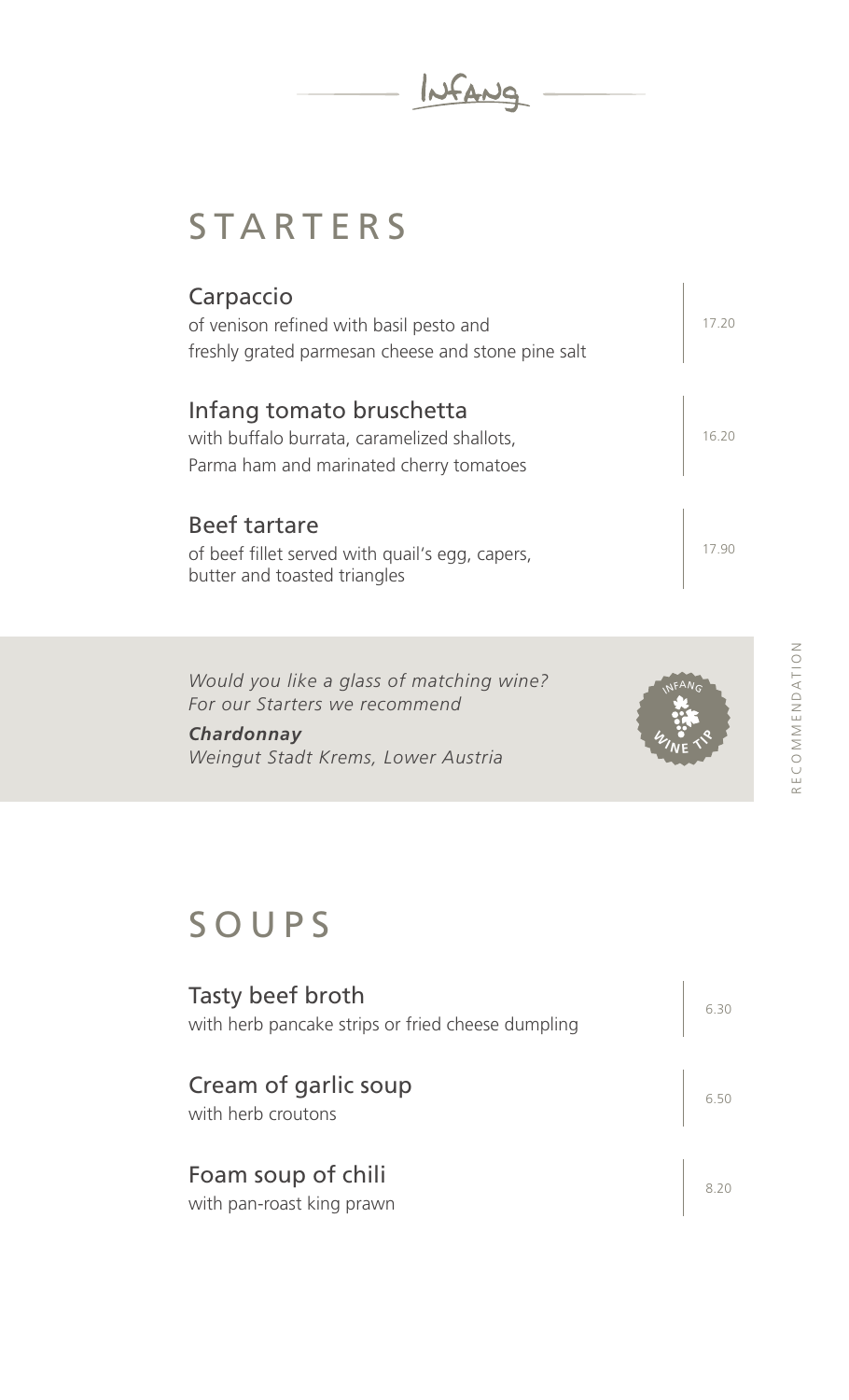INFANG

# SALAD

| Caesar salad<br>roasted bacon slices, parmesan marinade<br>and herb croutons                                                                                   | 14.10   |
|----------------------------------------------------------------------------------------------------------------------------------------------------------------|---------|
| optionally with chicken fillet strips                                                                                                                          | $+4.90$ |
| Asia salad<br>varied leaf salads with pan-roast king prawn on<br>a sweet-sour sauce, peppers and garlic bread                                                  | 19.90   |
| <b>Traditional Tirolean salad</b><br>NFANG<br>with fried cheese dumpling made from Galtür<br>mountain cheese, cress, selection of salads<br>and sour cream dip | 15.70   |
|                                                                                                                                                                |         |
| Would you like a side salad?                                                                                                                                   |         |
| Small mixed salad                                                                                                                                              | 5.40    |
| Big mixed salad                                                                                                                                                | 750     |
| Green salad                                                                                                                                                    | 4.60    |

## **VEGETARIAN**

| Risotto<br>on basil pesto, glazed tomatoes, buffalo mozzarella | 15.90 |
|----------------------------------------------------------------|-------|
| Tagliolini in a creamy chili sauce<br>with fried king prawns   |       |

RECOMMENDATION RECOMMENDATION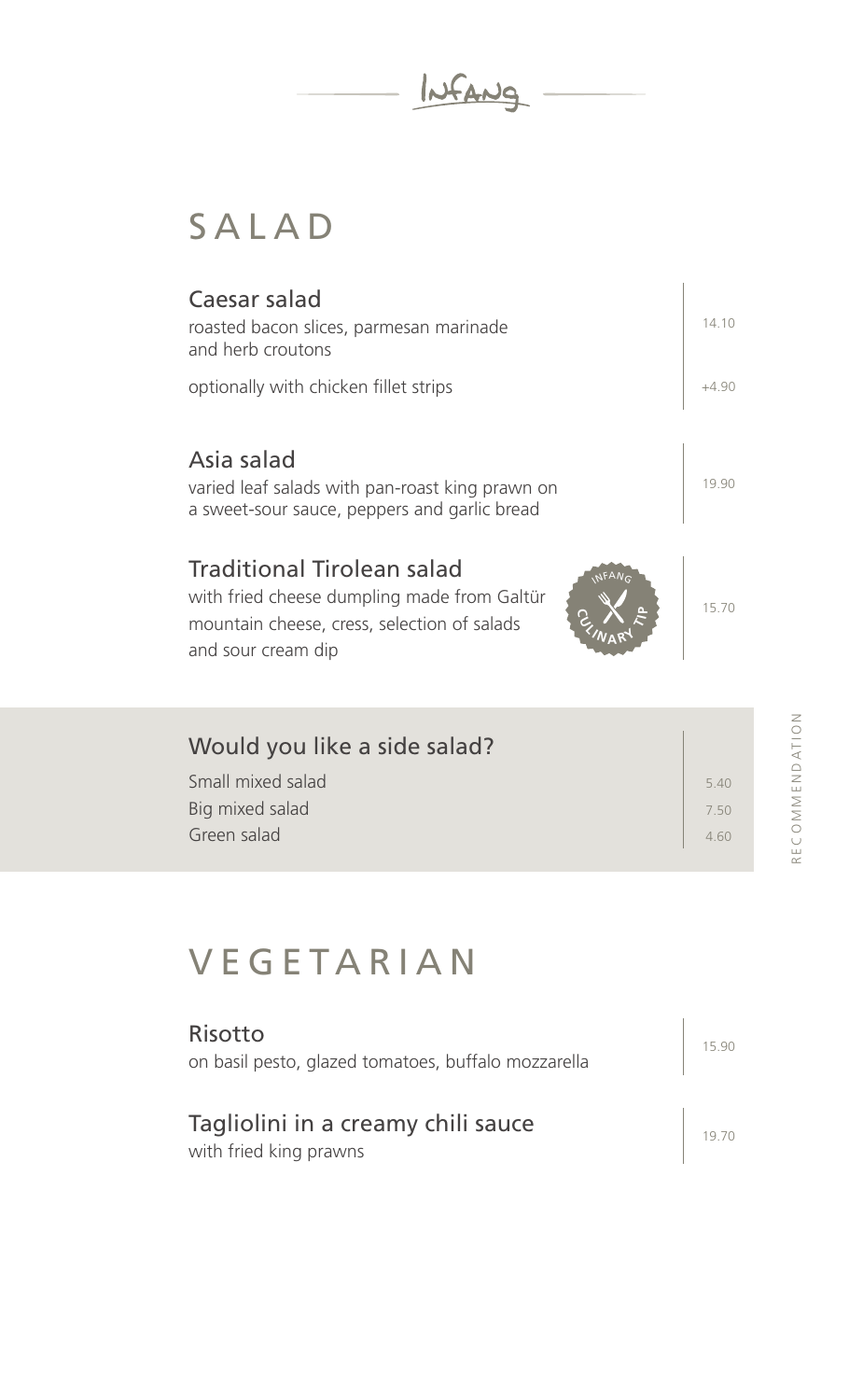

#### TRADITIONAL & NEW INFANG STYLE TREATS



INFANG  $\mathscr{A}_{\text{N}}$  **P E**  $\textbf{P} \times \textbf{P}$ 

*Would you like a glass of matching wine? For our Main Dishes we recommend* 

#### *Patronis 2020*

*Cuveé made of St. Laurent, Zweigelt, Merlot Weingut Stift Klosterneuburg – Lower Austria*

*In our separate wine list you will find a choice of regional and international wines that offer a wide range of tastes and experiences for all senses. Our certified sommelier will be pleased to advise you on your choice of wine.*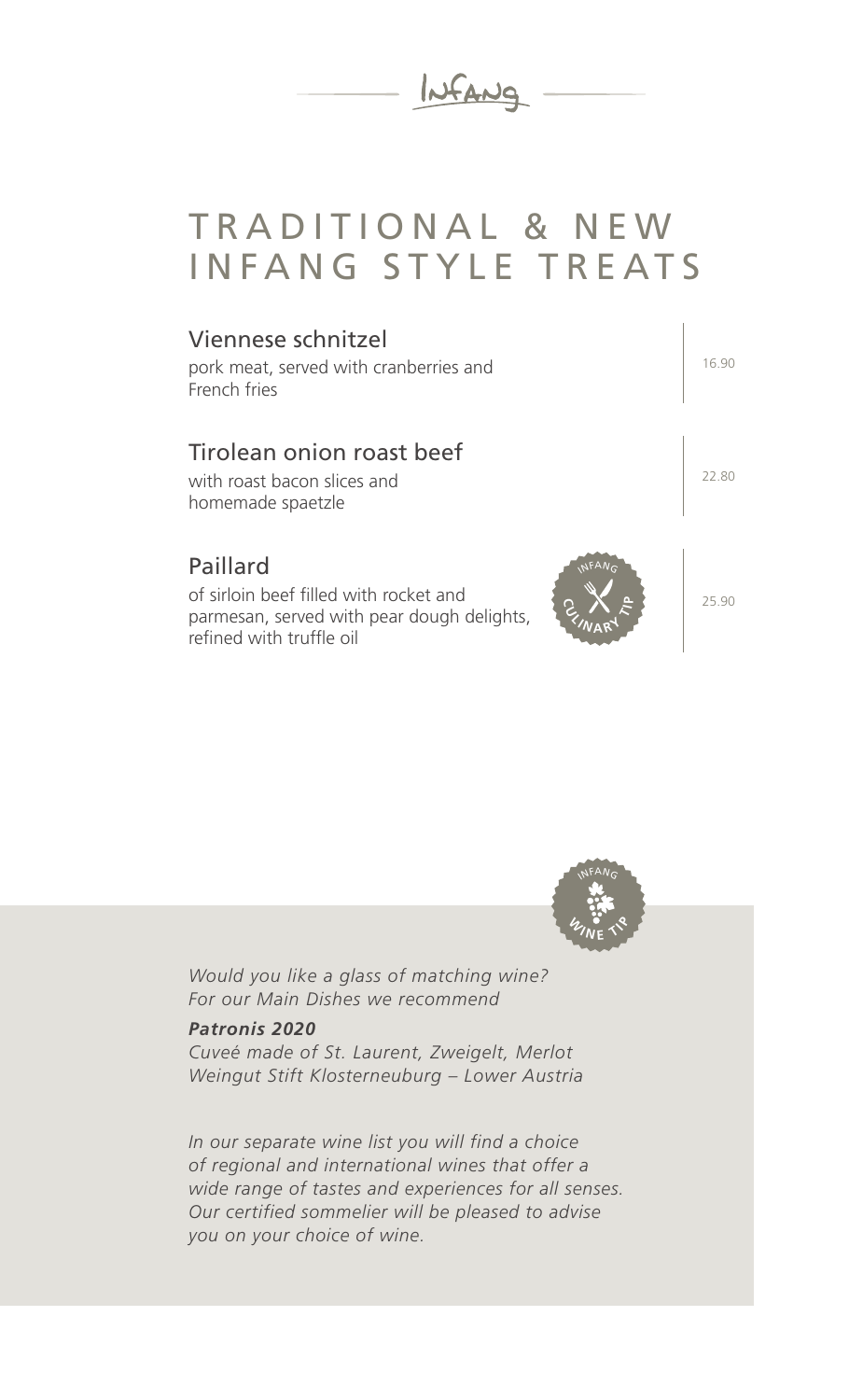

#### STEAKS

| <b>Fillet steak</b><br>young veal $($ - 200 g)<br>on herb butter and pepper sauce          | 32.90 |
|--------------------------------------------------------------------------------------------|-------|
| Ribeye steak<br>Argentine beef $({\sim} 300 \text{ q})$<br>on herb butter and pepper sauce | 32.90 |
| <b>Rump steak</b><br>sirloin beef $(-200 g)$<br>on herb butter and pepper sauce            | 25.90 |
| Duroc steak<br>fine Austrian Duroc pork<br>$\sim$ 250 g incl. bone)                        | 25.50 |

What is your favorite degree of doneness?

Rare / Medium Rare / Medium / Medium Well / Well Done

- 1 chest
- 2 lower neck

on herb butter and pepper sauce

- 3 upper neck
- 4 shoulder
- 5 roast beef (prime rib)
- 6 sirloin
- 7 cross rib

8 tenderloin

- 9 flank
- 10 haunch steak
- 11 cap of rump
- 12 topside/silverside
- 13 thick flank
- 14 round



| Which side dishes do you prefer? |     |
|----------------------------------|-----|
| French fries                     | 510 |
| Grilled vegetables               | 520 |
| Mixed salad                      | 540 |
| Beans with bacon                 | 490 |
| Prawn - per piece                | 340 |
| Oven-baked potato on sour cream  | 520 |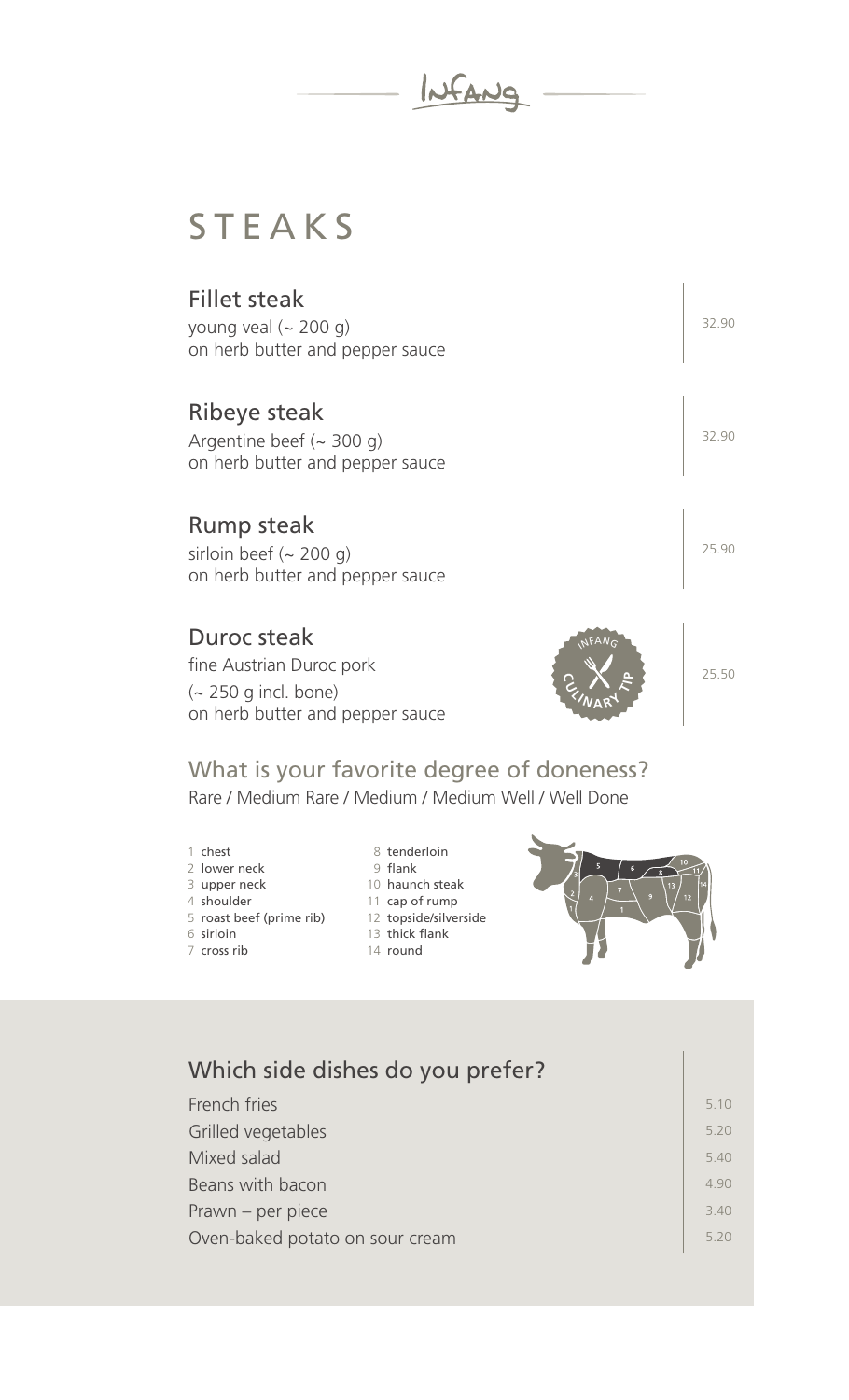INFANG

# PIZZAS

| Margherita<br>tomato sauce, mozzarella, oregano                                        | 8.90  |
|----------------------------------------------------------------------------------------|-------|
| Salami<br>tomato sauce, mozzarella, salami, oregano                                    | 10.50 |
| Funghi<br>tomato sauce, mozzarella, button mushrooms, oregano                          | 9.90  |
| Prosciutto<br>tomato sauce, mozzarella, ham, oregano                                   | 10.50 |
| Prosciutto e funghi<br>tomato sauce, mozzarella, ham, button mushrooms, oregano        | 11.90 |
| Calzone<br>tomato sauce, mozzarella, ham, button mushrooms, oregano                    | 12.40 |
| Hawaii<br>tomato sauce, mozzarella, ham, pineapple, oregano                            | 11.50 |
| Capricciosa<br>tomato sauce, mozzarella, ham, button mushrooms,<br>artichokes, oregano | 12.80 |
| Tonno<br>tomato sauce, mozzarella, tuna, onions, oregano                               | 11.50 |
| Giuseppe<br>tomato sauce, mozzarella, gorgonzola, walnuts, baby spinach                | 12.90 |

*On request we also serve all our pizzas GLUTEN-FREE (except for Calzone and Fitness Calzone).*

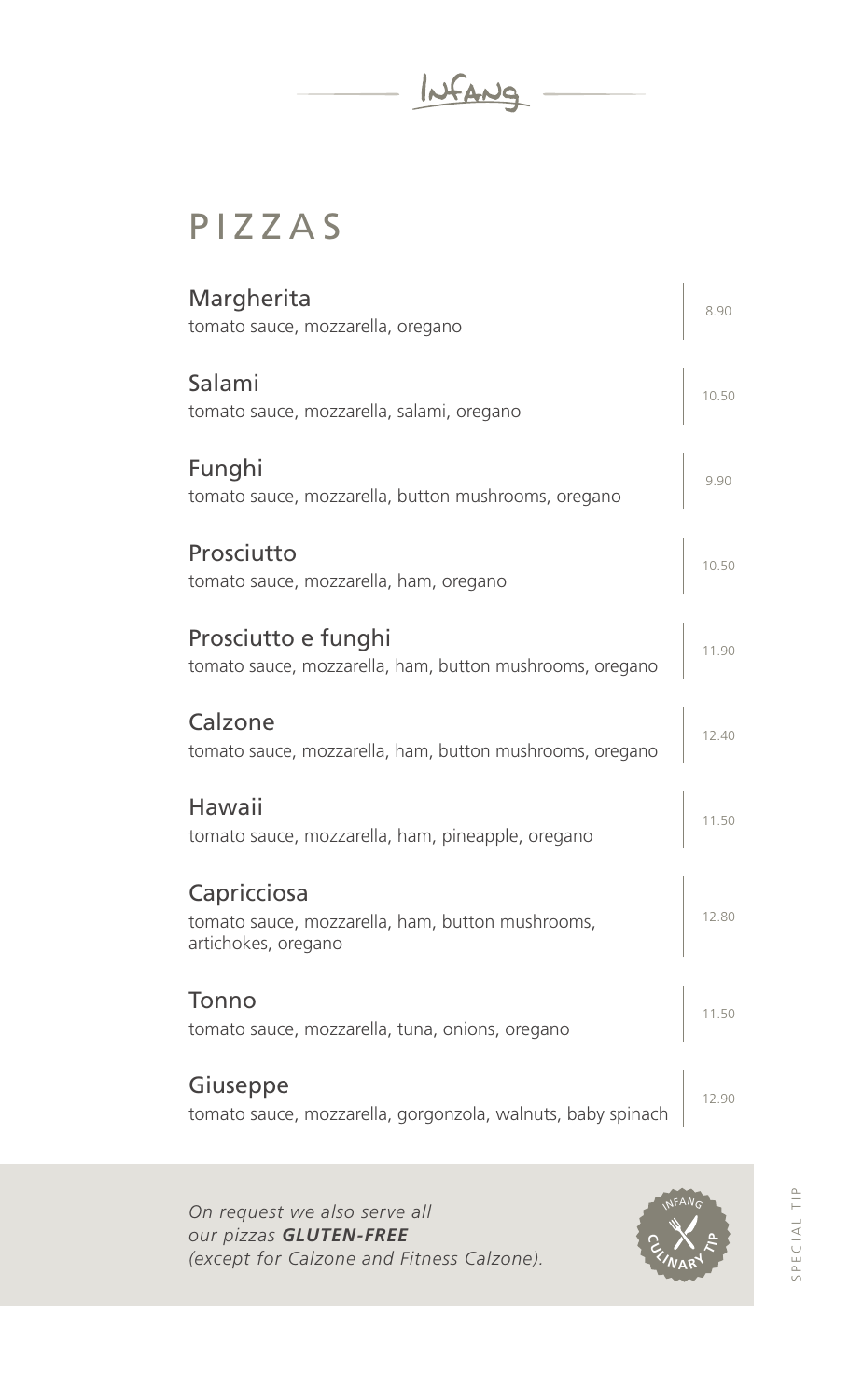INFANG

| Diavolo – hot<br>tomato sauce, mozzarella, spicy salami, chili peppers,<br>garlic, tabasco, oregano | 12.60 |
|-----------------------------------------------------------------------------------------------------|-------|
| Milano<br>tomato sauce, mozzarella, ham, salami, oregano                                            | 11.90 |
| Marco Polo<br>tomato sauce, mozzarella, salami, tuna, button mushrooms,<br>oregano                  | 12.90 |
| Gigante<br>tomato sauce, mozzarella, ham, salami, tuna,<br>button mushrooms, garlic, oregano        | 13.90 |
| Roma<br>tomato sauce, buffalo mozzarella, salami soppressa, oregano                                 | 12.20 |
| Napoli<br>tomato sauce, mozzarella, anchovies, olives, oregano                                      | 11.70 |
| Inferno<br>tomato sauce, mozzarella, ham, spicy salami,<br>onions, oregano                          | 12.90 |
| Tirolia<br>tomato sauce, mozzarella, salami, bacon, oregano                                         | 12.90 |
| Mamma Mia<br>tomato sauce, mozzarella, ham, bacon, corn, onions,<br>peppers, garlic, oregano        | 13.90 |
| Adriano<br>tomato sauce, buffalo mozzarella,<br>button mushrooms, spicy salami, ham,<br>oregano     | 13.90 |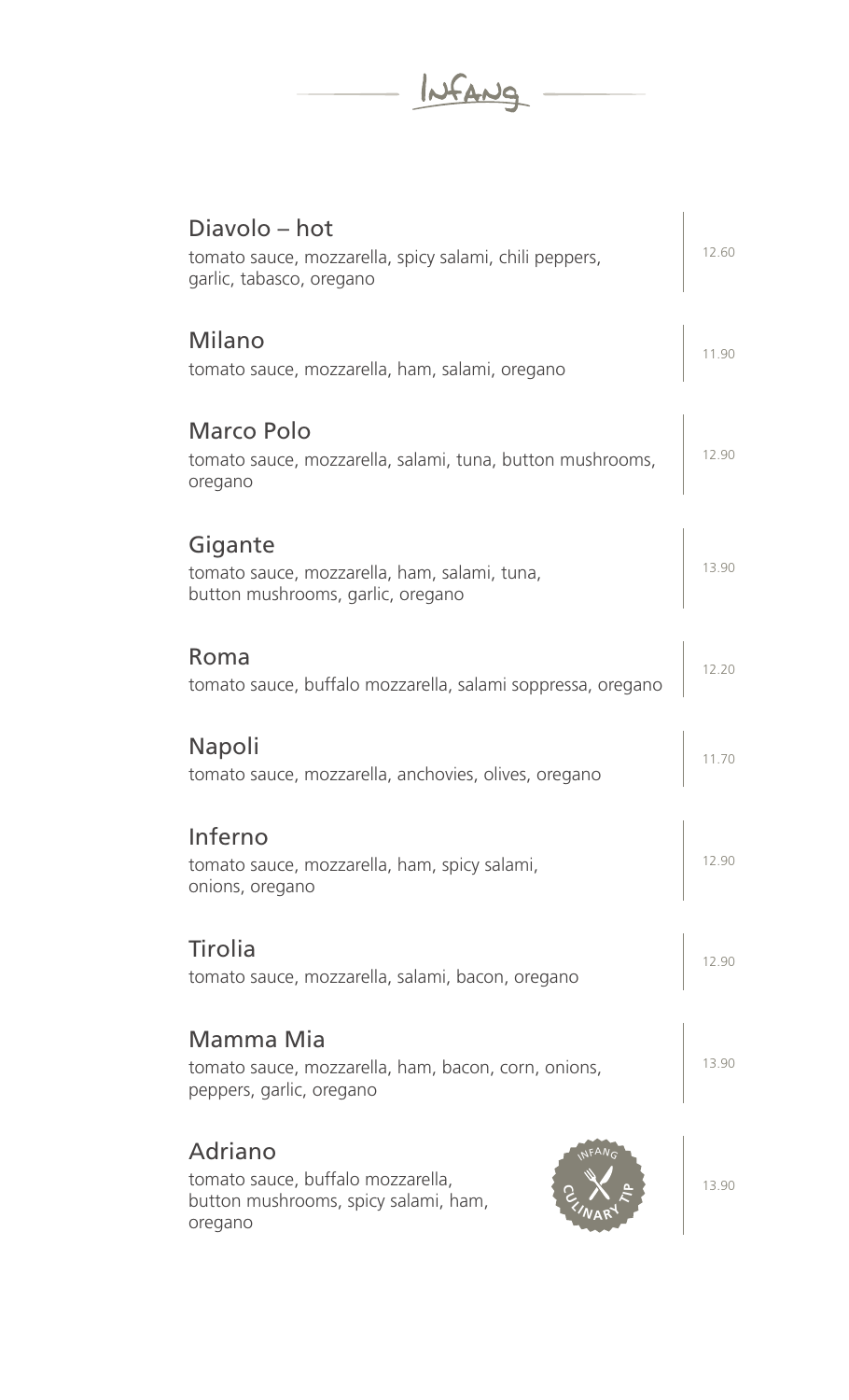INFANG

| Quattro stagioni<br>tomato sauce, mozzarella, shrimps, salami, tuna,<br>artichokes, oregano             | 13.90 |
|---------------------------------------------------------------------------------------------------------|-------|
| Quattro formaggi<br>tomato sauce, mozzarella, gorgonzola, gauda, feta cheese                            | 12.90 |
| Salmone e rucola<br>tomato sauce, mozzarella, fresh tomatoes, smoked salmon,<br>rocket, garlic, oregano | 14.10 |
| Frutti di Mare<br>tomato sauce, mozzarella, seafood, garlic, oregano                                    | 13.50 |
| Infang<br>tomato sauce, buffalo mozzarella, spicy salami, chili peppers,<br>garlic, oregano             | 13.50 |
| <b>JFANG</b><br>Juventus<br>tomato sauce, mozzarella, Parma ham,<br>rocket, parmesan, balsamico vinegar | 13.90 |
| <b>Fitness Calzone</b><br>folded pizza filled with fresh salads                                         | 12.40 |
| For our Salads we recommend                                                                             |       |

5.90

#### Extra Orders

Pizza bread fresh from the oven

with garlic and oregano

| per ingredient                    | 1.40 |
|-----------------------------------|------|
| smoked salmon, Parma ham, shrimps | 2.50 |
| prawn per piece                   | 3.40 |
| Small pizza – minus               | 1.00 |
| Gluten-free pizza                 |      |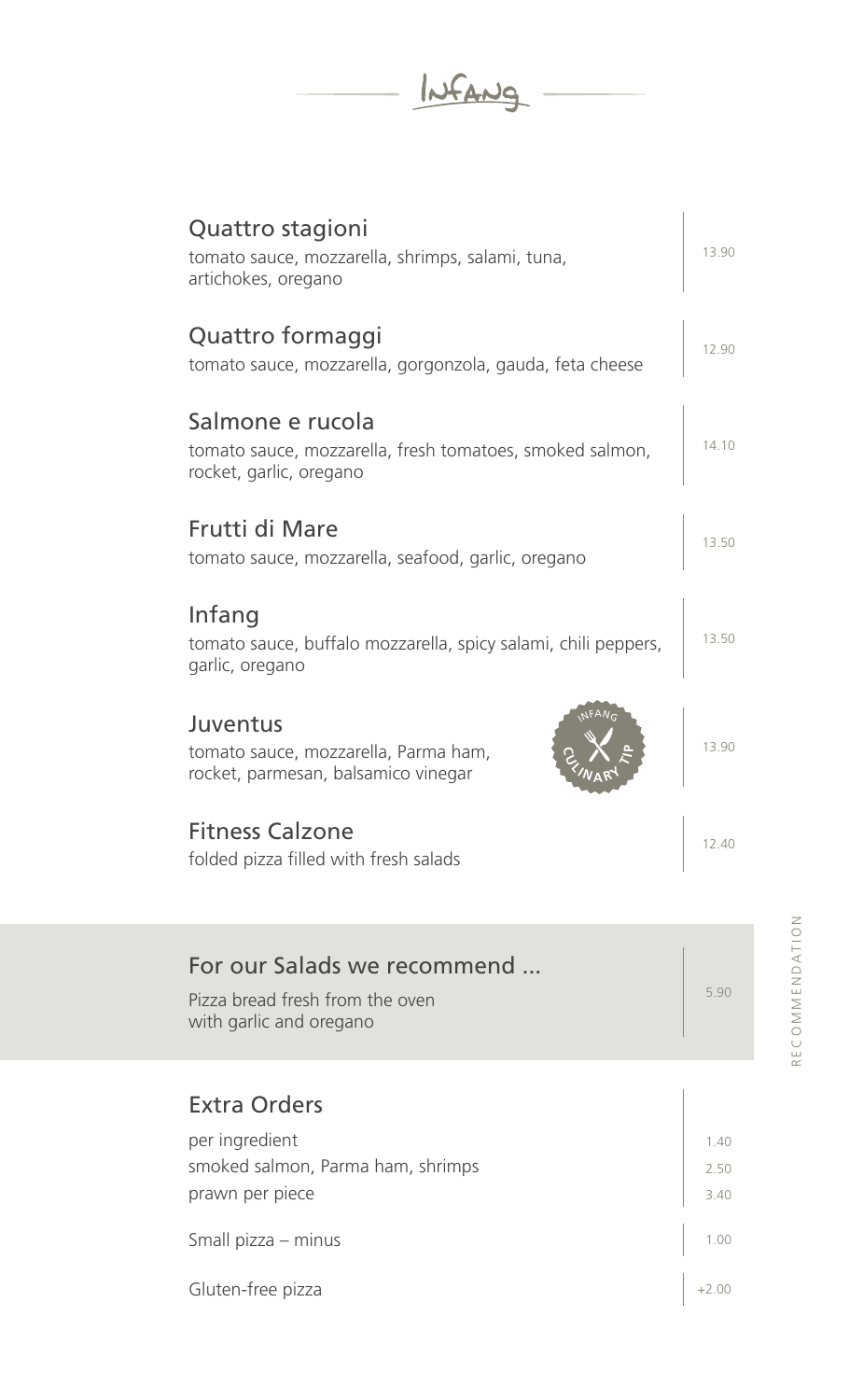

## FOR KIDS

| <b>Batman</b><br>small Viennese pork schnitzel<br>with French fries |  |
|---------------------------------------------------------------------|--|
| Donald Duck<br>chicken nuggets with French fries                    |  |

#### DESSERTS

| Crème brûlée of Tonka beans<br>with coffee ice cream                       | 9.90 |
|----------------------------------------------------------------------------|------|
| Lime Malibu parfait<br>with aerated chocolate and strawberries             |      |
| Chocolate soufflé<br>with liquid pistachio core, white chocolate ice cream | 1090 |
| Would you like coffee?                                                     |      |
| regular coffee                                                             | 3.40 |
| espresso                                                                   | 3.10 |
| double espresso                                                            | 3.70 |
| cappuccino                                                                 | 380  |
| latte macchiato                                                            | 4.50 |

*Delicious ice cream creations can be found in the separate ice cream menu. There are also many different flavors available on a cone to go – simply ask for our current ice cream selection.* 

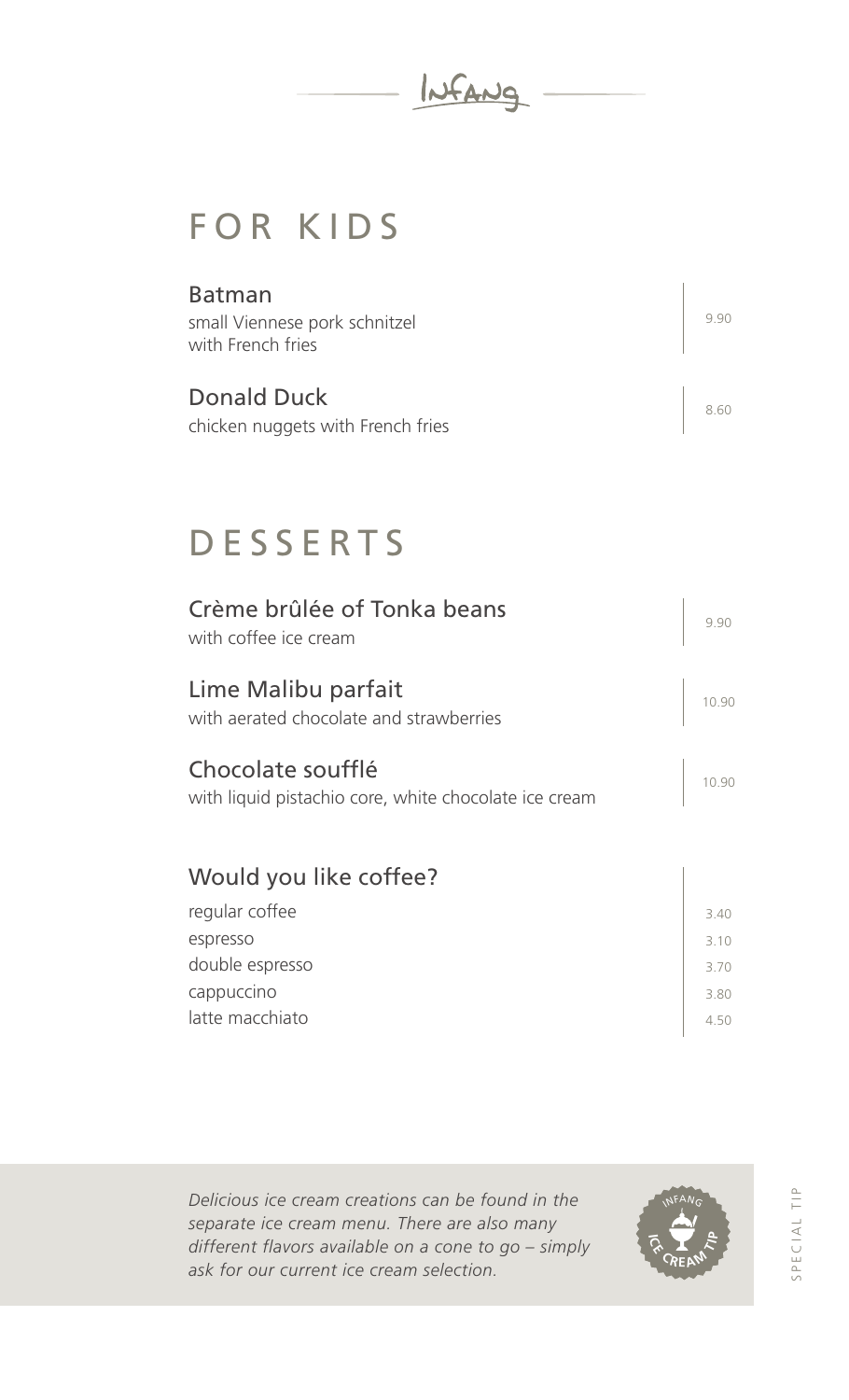

## NON-ALCOHOLIC DRINKS

| Coke, Fanta, Sprite, Spezi, Almdudler, Coke zero | 0,33 | 4.30 |
|--------------------------------------------------|------|------|
| Mineral water, sparkling                         | 0,33 | 3.10 |
| Mineral water, natural                           | 0,33 | 3.10 |
| Ice tea                                          | 0,33 | 4.30 |
| Pago fruit juices – blackcurrant, strawberry,    | 0,20 | 3.80 |
| apricot, multi-vitamin                           |      |      |
| Pago fruit juice & soda                          | 0,50 | 4.80 |
| Apple juice                                      |      | 3.90 |
| Orange juice                                     |      | 3.90 |
| Tonic water                                      |      | 3.70 |
| Bitter lemon                                     |      | 3.70 |
|                                                  |      |      |
| Mineral water, sparkling                         | 0,75 | 5.30 |
| Mineral water, natural                           | 0,75 | 5.30 |

#### APERITIF

| Martini dry            |                | 4.80  |
|------------------------|----------------|-------|
| Campari soda           |                | 5.80  |
| Campari orange         |                | 6.60  |
| Port wine              | 1/16           | 4.90  |
| Prosecco               | 0,10           | 4.90  |
| Vodka orange           | 4c             | 9.50  |
| Bacardi coke           | $4 \,$ cl      | 9.50  |
| Gin tonic – Monkey 47  | 4 <sub>c</sub> | 10.90 |
| Gin tonic - Hendrick's | $4 \,$ cl      | 10.50 |
| Malibu orange          | 4 <sub>c</sub> | 8.50  |
| Aperol spritz          | 4c             | 6.50  |

#### BEER

| Zipfer maerzen           | 0,20 | 3.00 |
|--------------------------|------|------|
| Zipfer maerzen           | 0,30 | 4.10 |
| Zipfer maerzen           | 0,50 | 5.10 |
| Gösser beer & lemonade   | 0,30 | 4.10 |
| Gösser beer & lemonade   | 0,50 | 5.10 |
| Weihenstephan wheat beer | 0,30 | 4.40 |
| Weihenstephan wheat beer | 0,50 | 5.40 |
| Alcohol-free beer        | 0,50 | 4.20 |
| Alcohol-free wheat beer  | 0.50 | 4.90 |